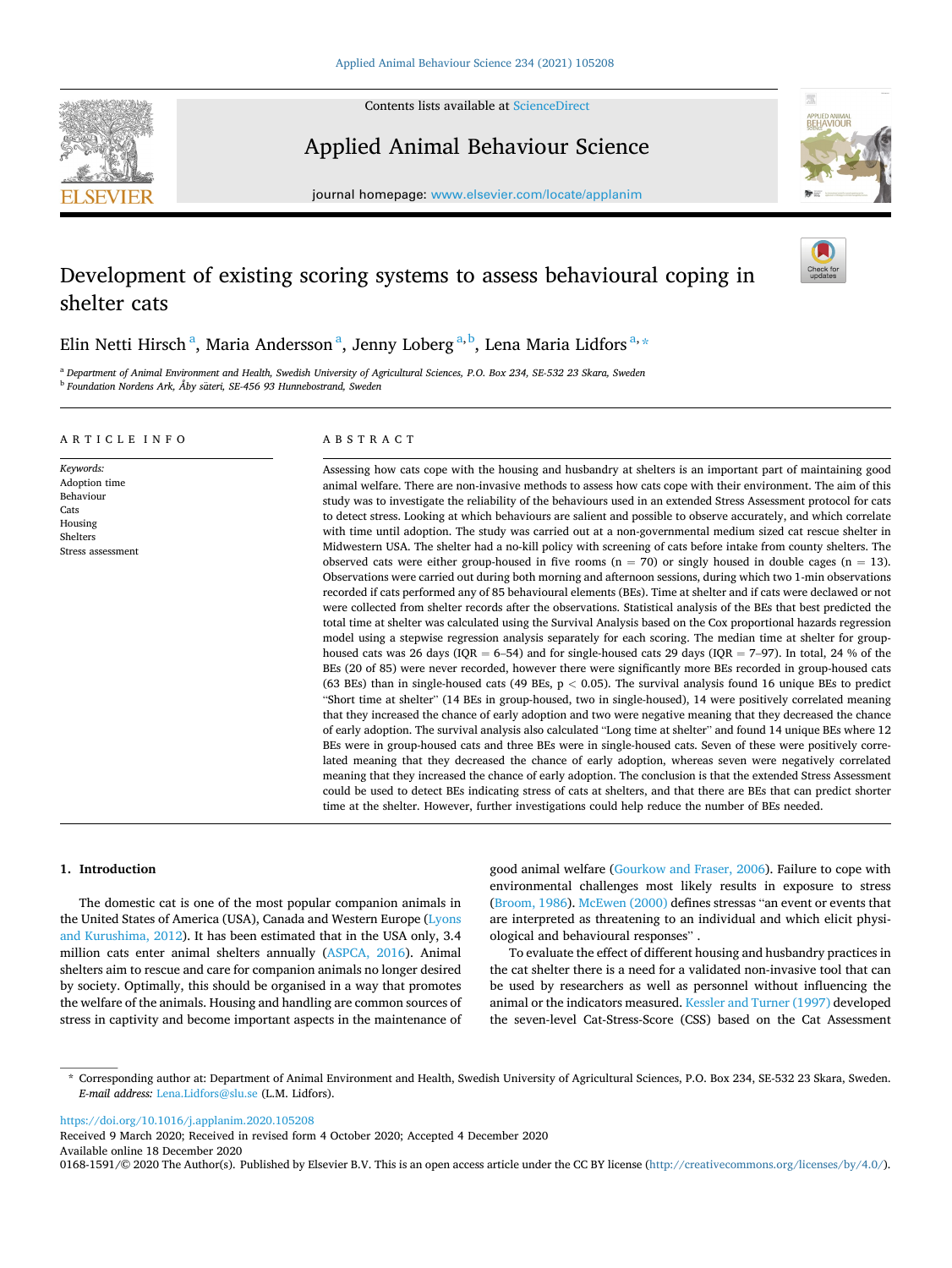<span id="page-1-0"></span>Score ([McCune, 1994](#page-8-0)). It was first described as the Global Assessment Score (GAS) in [McCune \(1992\)](#page-8-0) as a method to detect and assess behavioural stress in cats. The CSS has been regarded as a static and subjective measurement of behaviours displayed over the short term ([Broadley et al., 2013\)](#page-8-0). It has been used extensively to evaluate the level of welfare for cats in shelter settings (e.g. [Kessler and Turner, 1999a](#page-8-0); [1999b;](#page-8-0) [McCobb et al., 2005](#page-8-0); [Gooding et al., 2012](#page-8-0); [Tanaka et al., 2012](#page-8-0); [Broadley et al., 2013](#page-8-0); [Loberg and Lundmark, 2016\)](#page-8-0). There is still a discussion as to how the scoring relates to stress [\(McMillan, 2012](#page-8-0)). Scoring may also be influenced by differences in housing systems, as cats housed in traditional caging systems cannot be expected to be able to display the same range of behaviours compared to cats in group-rooms which allows more free movement.

Although the CSS is commonly used, no correlation has been found between individual shelter cat's stress scores and urinary cortisol to creatinine ratio (C:Cr) ([McCobb et al., 2005\)](#page-8-0), latency to approach a novel object [\(Gooding et al., 2012](#page-8-0)) or length of stay at a cat shelter ([Broadley et al., 2013\)](#page-8-0). However, [Tanaka et al. \(2012\)](#page-8-0) found an association between higher scores on the CSS and development of upper respiratory disease (URD) and decreased food intake. Euthanized cats had higher CSS than other outcome groups in [Gourkow and Fraser](#page-8-0)  [\(2006\)](#page-8-0) but not in [McCobb et al. \(2005\)](#page-8-0) or [Moore and Bain \(2013\)](#page-8-0). Therefore, the CSS might not clearly correlate with physiological stress, as seen by difficulties to validate the scores, but it may be an indication of coping with environmental challenges in cats (for review see [Hirsch,](#page-8-0)  [2016\)](#page-8-0). Differences in the findings could also relate to the implementation of the CCS.

The connection between CSS and the development of URD ([Tanaka](#page-8-0)  [et al., 2012\)](#page-8-0) and decreased food intake indicates that behaviours included in the score can be used to distinguish cats struggling to adjust within a shelter environment. Spending as short time in the shelter as possible is likely the best option from both a welfare and resource perspective. Time spent in a shelter increases risk of contracting infectious disease., For example, after 1 week in a shelter, the proportion of cats actively shedding Feline herpesvirus-1 went up from 4% (at entry) to 52 % ([Pedersen et al., 2004\)](#page-8-0) as cats usually become lifelong carriers ([Thiry et al., 2009\)](#page-8-0) resulting in recrudescence during times of stress. Shelters usually have limited space, and it is clear that crowding increases the transmission of respiratory disease [\(Cohn, 2011](#page-8-0)).

Other factors may also affect time until a cat is adopted. For instance, [Fritscher and Ha \(2016\)](#page-8-0) found that declawed cats had an average increase of 12 days until adoption compared to cats with claws. In cats coming to a veterinary clinic, 29 % were found to be declawed ([Strickler](#page-8-0)  [and Shull, 2014\)](#page-8-0). In a study on privately owned cats in Indiana 4.8 % of the cats were declawed on all limbs, and 40.2 % were declawed on the forelimbs only [\(Patronek et al., 1997\)](#page-8-0). As there are not many studies on the effect of declawing on people's perception and willingness to adopt a cat from a shelter this was of interest to record in this study.

The aim of this study was to determine which behaviours should be included in an *extended Stress Assessment* (eSA) to assess coping in shelter cats by identifying behaviours relating to the time until a cat is adopted. The objectives in detail were to determine (i) what behaviours best predict *Time at shelter* (the time from available for adoption until adoption), (ii) what behaviours are salient enough and can be recorded during a 1 min observation and (iii) what the similarities and differences in recorded behaviours are in group- and singly-housed cats. *Time at Shelter* was selected as the outcome, as this is important from a shelter and animal welfare perspective. Further, the proportion of declawed cats was also investigated.

# **2. Material and methods**

This study was carried out within a larger ethical approval by the institutional animal care and use committee at the Department of Animal Sciences, Purdue University. An informed consent was collected from the shelter manager agreeing to the setup of the study. The care and husbandry of the cats, as well as availability for adoption, were not affected by the study but followed the shelter routines.

# *2.1. Study site*

The study took place at a medium-sized rescue shelter (Midwestern United States, USA) between August 18 and September 16, 2014. The shelter is a non-governmental shelter, funded exclusively by donations with a no-kill policy and without open admission (i.e., cats are screened before intake and collected from county shelters). In 2014, the shelter adopted out 1600 cats, took in 475 surrendered and 479 stray cats as well as transfer cases (unknown number). The shelter was open to the public Monday-Wednesday and Friday 13:00− 19:00 and Saturday-Sunday 11:00− 16:00, except during public holidays, meaning that the public were only present during afternoon observations.

The shelter had both group- and single-housing of cats as well as rooms with single-housing for quarantine of new cats as well as sick cats. Healthy cats were moved to the adoption rooms and placed in either group- or single-housing. Cats that were not openly aggressive towards other cats were placed in group-housing, whereas cats that had not been socialised to other cats or that showed aggression against other cats were placed in single-housing. The shelter had the following groups of employees; cat staff that cared for the cats, customer service staff that handled adoptions and a cat behaviourist that decided on group composition and re-grouping. The shelter had an animal clinic with veterinarians that also treated visiting animal patients. Cats were cared for primarily by the shelter staff, however volunteers helped in interacting with cats, cleaning litterboxes and cages. Regroupings of cats, due to e.g. adoption or sickness, and moving from evaluation- or sickness ward to an adoption area took place at any time during the day. Group compositions and changes in them were decided by the cat behaviourist and regroupings were executed by either cat staff or customer service staff. Adoptions took place during public opening hours.

## *2.1.1. Group-housing*

Group-housed cats were housed in five separate rooms of different sizes (Table 1). These rooms were situated either on the adoption floor

#### **Table 1**

Description of the five different group rooms concerning size, density, number of cats, temperature, accessibility by visitors, catio, windows to outside, staff taking care of the cats and disturbance from dogs. Y denotes yes, and N denotes no in the table.

|                           | Room 1    | Room 2    | Room 3    | Room 4         | Room 5    |
|---------------------------|-----------|-----------|-----------|----------------|-----------|
| Size*                     |           |           |           |                |           |
| Indoor room $(m^2)$       | 16        | 20        | 16        | 50             | 20        |
| Outdoor area $(m^2)$      | 16        | 16        | 12        |                |           |
| Density (indoor area)     |           |           |           |                |           |
| min. $m^2$ /cat           | 1.8       | 2.5       | 1.6       | 6.3            | 2.9       |
| max. $m^2$ /cat           | 2.7       | 6.7       | 3.2       | 12.5           | 6.7       |
| Number of cats            |           |           |           |                |           |
| Mean                      | 7.9       | 5.3       | 7.2       | 5.3            | 5.4       |
| min.                      | 6         | 3         | 5         | $\overline{4}$ | 3         |
| max.                      | 9         | 8         | 10        | 8              | 7         |
| Temperature $(^{\circ}C)$ |           |           |           |                |           |
| Mean $(+$ SE)             | $21 (+1)$ | $22 (+1)$ | $21 (+1)$ | $23 (+1)$      | $22 (+1)$ |
| min.                      | 17        | 20        | 16        | 20             | 20        |
| max.                      | 24        | 26        | 24        | 26             | 27        |
| Accessible by visitors    | Y         | Y         | Y         | N              | N         |
| Catio (outside enclosure) | Y         | Y         | Y         | N              | N         |
| Windows to outside        | Y         | Y         | Y         | Y              | Y         |
| Cared**                   | <b>CS</b> | CSe       | <b>CS</b> | CS             | <b>CS</b> |
| Proximity dogs***         | Y         | Y         | Y         | N              | N         |
| Dog noise****             | Y         | Y         | Y         | Y              | Y         |

\* Approximation based on measurements and blue print. \*\* Performed by: Cat Staff, CS; Customer Service Staff, CSe. \*\*\* Proximity dogs: dogs were walked past catios, windows and doors to cat rooms.

Dog noise: barking of dogs could be heard.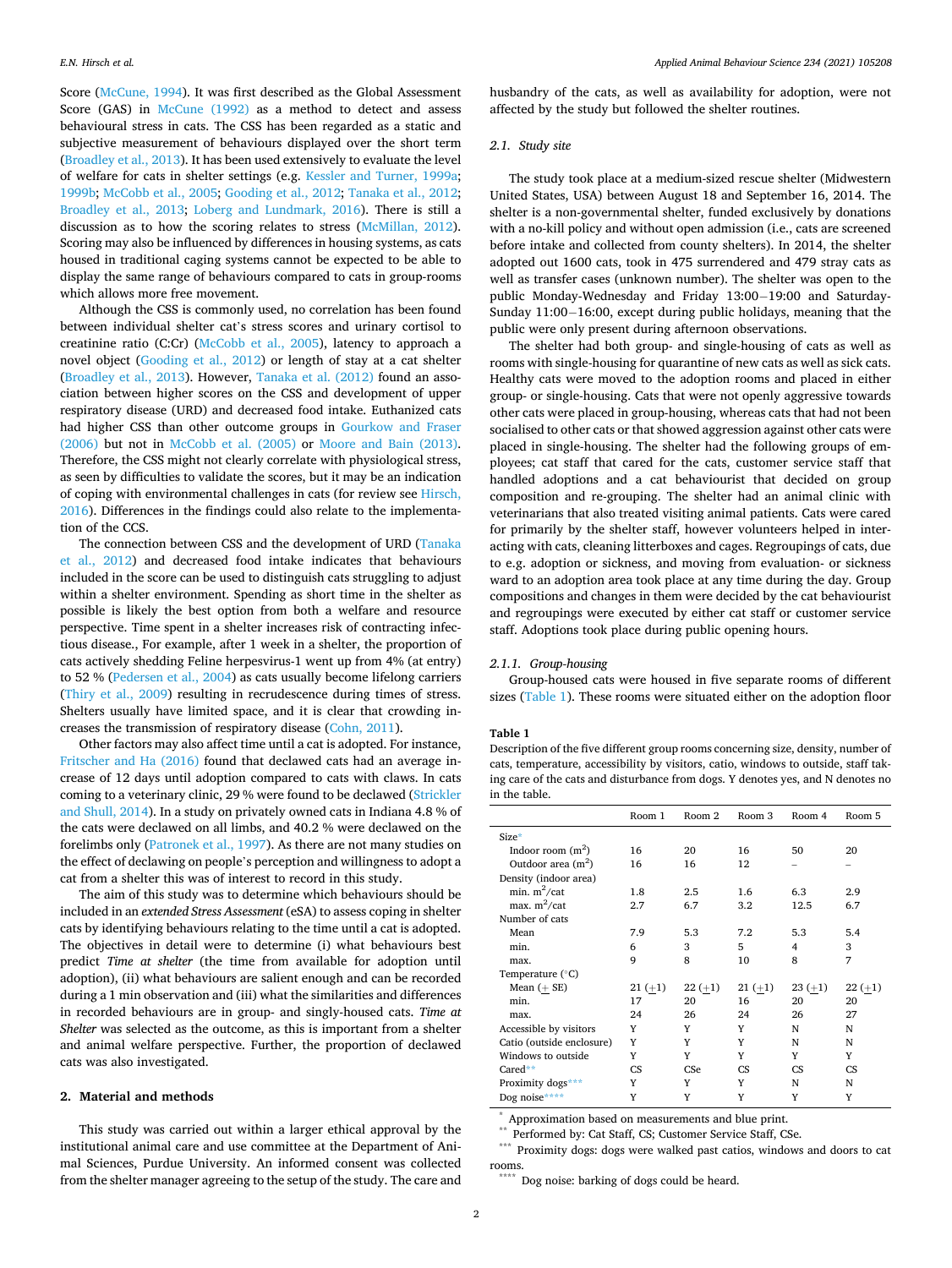(Group room 1–3) which was freely accessible by visitors, or on the second floor in a more secluded low stress area (Group room 4–5) which was not open to public visits and only accessible by request.

The three rooms on the adoption floor all had adjoining outdoor enclosures accessible to the cats during shelter opening hours [\(Table 1](#page-1-0)). The two rooms on the second floor (defined as a 'low stress area' as they were not open to public visits), did not contain outdoor enclosures for the cats. All rooms had windows facing both the outside as well as corridors. Rooms contained litterboxes, food and water bowls, climbing structures, elevated resting areas and hiding places e.g. boxes and covered beds, on different levels as well as toys and scratch poles and carpets for claw abrasion. The number of resources changed during the study, and was not always related to number of cats in the group. Outdoor enclosures contained climbing structures, resting and hiding places. Group-housed cats were provided water *ad libitum* and food according to the number of cats (approx. 0.6–1.2 DL dry food per cat in the same number of bowls as cats). Cleaning and feeding took place once a day at 07:00− 10:00 in Group rooms 1, 3–5, and in Group room 2 at 10:30− 11:30.

#### *2.1.2. Single-housing*

Single-housed cats were in two cage racks containing four double cages each built into the walls on two opposite sides of an adjoining part of Group room 2. The group-housing part was separated by wire mesh restricting physical, but not visual or olfactory, contact between singleand group-housed cats. The mean temperature in the single cat area was 21 °C ( $\pm$  0.2), range between 17° (min.) to 24° (max.). Cats were housed in double stainless steel cages, comprised of two horizontal cages (70  $\times$  $70 \times 70$  cm) connected via a circular opening (9 800 cm<sup>2</sup> in total). The floor of the cages were covered by towels, and one side contained the litterbox, the other side food and water bowls mounted on the cage door and a resting area with a Kuranda™ bed with bedding on top as well as underneath or a plastic sleeping box with bedding inside. Scratchboards were mounted on the cage door for claw abrasion. Smaller toys and stuffed animals were provided but not in a structured way. Cats in single-housing were provided water *ad libitum* and fed dry food based on weight, with addition of wet food if cats refrained from eating. Cleaning and feeding took place once a day in the morning at 10:30− 11:30.

#### *2.2. Animals*

The study included a total of 91 neutered cats, 75 housed in groups and 16 housed singly. Inclusion criteria were (by shelter staff deemed) healthy cats over 6 months of age housed singly or in one of the adoption rooms (Group room 1–5). Of the group-housed cats, five did not include complete individual observations as they were moved before data collection was finished. Of the single-housed cats three were not individually observed as they were moved before data collection was finished. Of the remaining 83 cats, 70 were group-housed and 13 were single-housed. Group-housed cats consisted of domestic short-  $(n = 46)$ , medium- ( $n = 5$ ), long-haired ( $n = 1$ ) or mixed breed ( $n = 9$ ) cats, 50 females and 20 males aged 9-120 months (mean  $\pm$  SD, 45.8  $\pm$  3.4 months). Single-housed cats consisted of domestic short-  $(n = 11)$ , longhaired (n = 1) or mixed breed (n = 1) cats, 6 females and 7 males aged 6.5 months to 119 months (mean  $\pm$  SD, 54.2  $\pm$  10.5 months).

#### *2.3. Data collection*

General information, including *Time at Shelter* and whether cats were *declawed* or not, for each cat was collected from the shelter records after the observational part of the study was finished. The observer was therefore blind to length of stay and declawing status of cats during the data collection. Health related issues, for example signs of illness, were noted continuously during the study by the observer.

# *2.4. Behavioural observations*

The data set included 80 h of direct behavioural observations collected during 20 days. Observations were alternated between groupand single-housed cats each observation day. For observations of grouphoused cats, the researcher stood quietly and still inside the group room and for single-housed approximately 1.5 m from the cages. The observer had to stand inside the group-rooms to be able to overview the full area at once. Three of the five groups or three of the single-housed cats were observed each observation day, Monday-Wednesday and Friday 09:00− 11:40 and 15:00− 18:40, and Saturday 08:00− 10:40 and 14:00− 16:40. Each session was 40 min. long, beginning with 10 min. habituation for both single- and group-housed cats ([Fig. 1\)](#page-3-0). Detailed description on how the behavioural observations were conducted are given separately for group-housed cats (section 2.4.1) and single-housed cats (section 2.4.2).

Observations were planned so that an *extended Stress Assessment*  (eSA) could be used in accordance with the original set-up of the CSS ([Kessler and Turner, 1997](#page-8-0)) where each cat was scored one at a time four times on a single day, during a morning (am, observation number 1 and 2) and afternoon (pm, observation number 3 and 4) session. Each scoring was performed during 1-min and took place 15 min. apart within each session ([Fig. 1](#page-3-0)). In total, 85 behavioural elements (BEs) were included in the protocol (see [Table 2](#page-4-0)), based on the CSS ([Kessler and](#page-8-0)  [Turner, 1997\)](#page-8-0), with additional BEs included from previous studies on the behaviour of shelter cats (([McCune, 1992](#page-8-0);and [Gourkow et al.,](#page-8-0)  [2014a\)](#page-8-0).

#### *2.4.1. Group-housing observations*

Each morning of group-house observation, seven cats were pseudorandomly selected, using a random number generator (Random Number gpv1.0.11 by Saranomy) to include as many unique individuals as possible, from each of the three group-housing rooms that would be observed on the specific day. The first five cats were included in all behavioural observations, and the last two cats only in observations of social interactions [\(Table 3](#page-4-0)) and activity. After the 10 min. habituation, the session continued with five 1-min instantaneous eSA for the first 5 cats, 10 min. social interaction and activity for all seven cats, five 1-min instantaneous eSA for the first 5 cats and 10 min. social interaction and activity for all seven cats, a total of 40 min. of observation [\(Fig. 1](#page-3-0)). Activity levels were recorded as each time a cat changed location within the group-room [\(Fig. 1\)](#page-3-0). Interactions with other cats than the ones randomly selected in the rooms were also noted. Social interactions were recorded on a social matrix [\(Table 3](#page-4-0)) adapted from a previously used ethogram for group-housed shelter cats ([Loberg and Lundmark, 2016](#page-8-0)).

# *2.4.2. Single-housing observations*

Each morning of single-house observation, three cats were pseudorandomly selected, using the same random number generator, to include as many unique individuals as possible. After the 10 min. habituation, the session continued with 1-min instantaneous eSA, 14 min. activity, 1-min instantaneous eSA and 14 min. activity, in total 40 min. of observation ([Fig. 1](#page-3-0)). Activity was recorded as each change of either location within the cage or behaviour(i.e. behavioural transition). One cat at a time was observed.

#### *2.5. Statistical analysis*

Basic calculations including summaries for recorded BEs from the eSA, activity and social interactions, mean room temperature and median length of stay, where performed using Excel and Minitab statistical software (version 17 2016 Minitab Inc.). Of the original 83 cats, 64 group- and 13 single-housed cats included complete sets of observations, using the Social Interactions/Activity and eSA protocols. One singlehoused cat did not have a record and therefore could not be included in the analysis of time to adoption. The statistical units are cats for all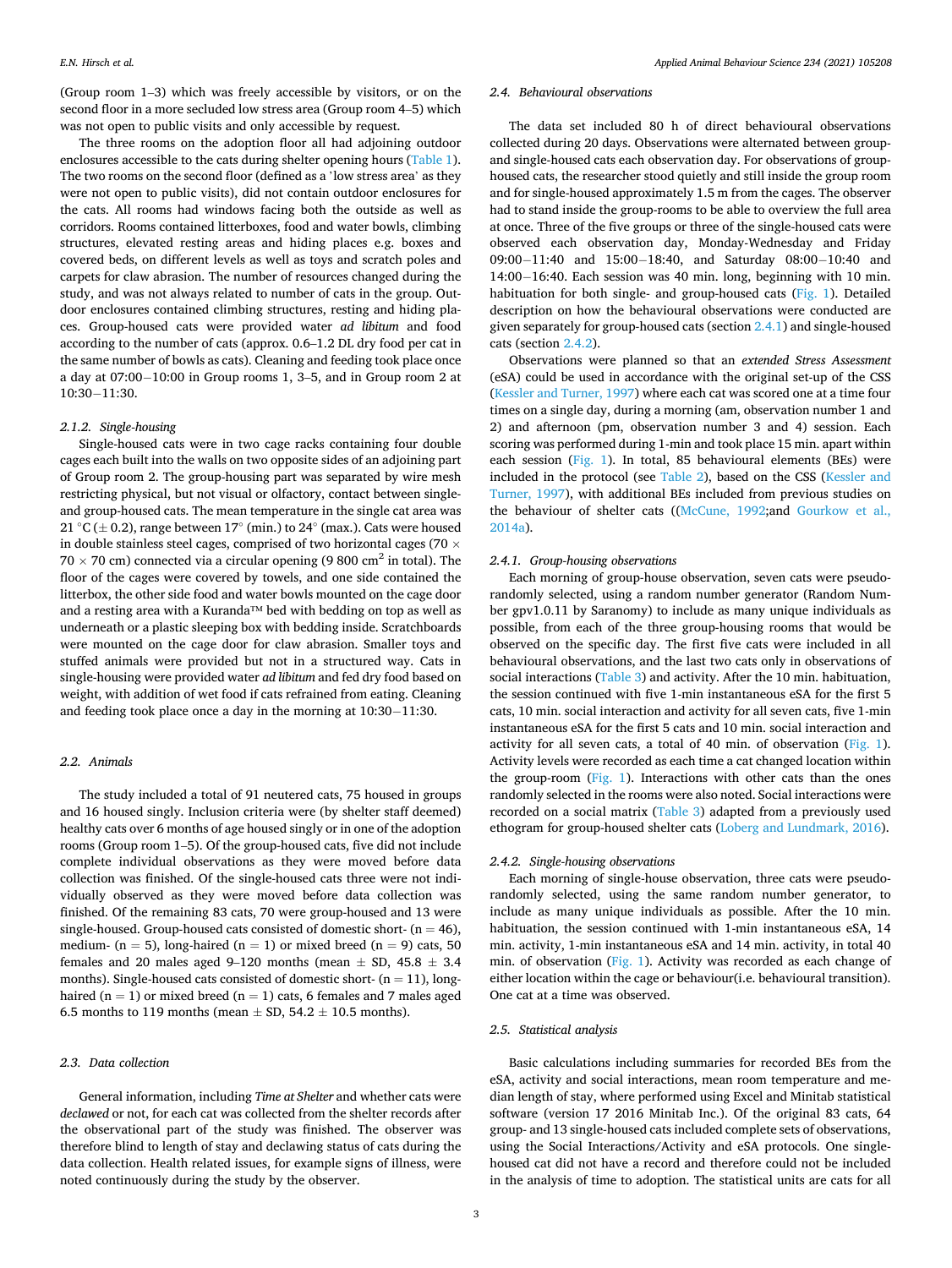<span id="page-3-0"></span>

**Fig. 1.** Time lines describing the observations of cats in group- versus single-housing over days (A) and during one observation day (B).

measures relating to the eSA but on group level (for each room) for calculation of activity for group-housed cats.

The BEs that best predict *Time at Shelter* was based on the data from each cat's first day of observation, four separate eSA, unlike [Kessler and](#page-8-0)  [Turner \(1997\)](#page-8-0) basing their calculations on mean values. Calculations were made using the Survival Analysis based on the Cox proportional hazards regression model using a stepwise regression analysis (**proc phreg** package, SAS ® 9.4). Each of the four scorings (1 and 2 during the am observation and 3 and 4 during the pm observation) of the eSA was calculated separately. The Survival Model estimates parameters, which describe the relationship between our predictors (the BEs) and *Time at Shelter*. Two different starting points are used to find variables (BEs) that are most important for explaining the different times until adoption. The stepwise model finds the most important BEs by using the parameter estimates of the Hazard Ratios used to predict *Time at Shelter*. Time at Shelter  $(T_x)$  is used to calculate variables relating to short time until adoption. To calculate which behaviours describe long time until adoption, the cat with most days until adoption that is, longest *Time at Shelter*  $(T_x)$ , for group-housed and single-housed cats respectively, had its time set as a starting point  $(T_0)$ .  $T_0$  was then used to calculate a new alternative Time  $(T_v)$  for each cat according to  $T_v = T_0 - T_x$ . Higher Hazard Ratio relates to higher 'risk' (i.e. here chance) for short time until adoption (*Time at Shelter*) in cases where a BE was recorded. Data from these calculations are presented as Parameter Estimates, Hazard Ratios and p-values from Chi2-tests. P-values *<* 0.05 were regarded as significant and *<*0.1 were regarded as tendencies.

Only cats where journal information was available (one grouphoused cat missing) and that ended up being adopted (two grouphoused cats euthanized and one single-housed cat was returned to previous owner) were included in the survival analysis (group:  $n = 61$ , single:  $n = 12$ ).

Social behaviours are shown as mean number per hour and cat for each of the five rooms.

Comparison of proportion of declawed cats in the sample population compared to the general cat population in the USA [\(Patronek, 2001](#page-8-0)) was calculated by hand using the "Goodness of Fit" Chi-Squared Test.

# **3. Results**

## *3.1. The extended stress assessment (eSA)*

The median *Time at Shelter* (available for adoption until adopted) for group-housed cats was 26 days ( $IQR = 6-54$ ) and for single-housed cats 29 days (IQR = 7–97) days. Group-rooms differed in the median *Time at Shelter*, group 1 44 days (IQR = 29–75), group 2 39 days (IQR = 6–82), group 3 21 days ( $IQR = 5-51$ ), group 4 11 days ( $IQR = 3-27$ ) and group 5 18 days (IQR = 7–43). Of the 85 BEs included in the behavioural protocol, 20 in total (24 %) were never recorded. These BEs belonged to all seven-levels of the original CSS as well as from the GAS and BEs taken from literature ([Table 4\)](#page-5-0). BEs never recorded overlapped to a great

extent between cats housed in single- and group-housing. BEs that were not recorded during the observation time were significantly fewer in group-housed cats (26 %,  $n = 22$ ) than in single-housed cats (42 %,  $n =$ 36) (Mann-Whitney test, *p <* 0.05).

The survival analysis using  $T_x$  (i.e. longest *Time at Shelter*, most days until adoption) as Hazard Rate found 16 distinct BEs from the eSA to predict short *Time at Shelter*, 14 in group-housed and two in singlehoused cats [\(Table 5\)](#page-5-0). Of these, 14 were positively correlated meaning that presence of BEs increased chance of fast adoption and 2 were negative meaning that presence of BEs decreased chance of being adopted [\(Table 5\)](#page-5-0). The BEs were from four observation sessions and in group-housed cats some BEs occurred in several sessions, for example head moving and eyes closed (3 sessions), eyes half open and vocalisation: none/quiet (2 sessions). In single-housed cats only ears being pricked increased chance of being adopted, whereas ears normal decreased chance of being adopted ([Table 5](#page-5-0)).

Using  $T_y$  (i.e. new alternative Time where  $T_0 - T_x$ ) as Hazard Rate revealed 14 distinct BEs, predicting long *Time at Shelter*, 12 BEs in grouphoused and three in single-housed cats of which one was present in group-housed cats [\(Table 6\)](#page-6-0). Of these, seven were positively correlated meaning that presence of BEs decreased chance of fast adoption, and seven were negatively correlated meaning that presence of BEs increased chance of being adopted [\(Table 6\)](#page-6-0). The BE "ears erect to back" was positively correlated in three observation sessions ([Table 6](#page-6-0)).

Looking at the BEs found to be relating to *Time at shelter* (short  $(T_x)$  or long  $(T_v)$  time) and what stress level they correspond to in the original CSS [\(Kessler and Turner, 1997](#page-8-0)) reveals that they belonged to all seven original stress levels. Of the BEs positively correlating to short *Time at Shelter*, 83 % belonged to stress levels 3 or lower, and 44 % positively correlating to long *Time at Shelter* belonged to stress levels 4 or higher.

# *3.2. Social interactions*

There were differences in the number and type of social interactions that took place in the five rooms with group-housing. In general, there were more vocalisations than actual physical interactions ([Fig. 2](#page-6-0)).

Social play, cats playing with the same toy or together, was only recorded in Room 1 where it primarily took place between one study cat and one juvenile cat not included due to age. Room 5 (the low-stress room) included most recordings of negative (0.47 per cat/h) and positive interactions (0.41 per cat/h).

# *3.3. Activity*

Activity levels in group-housed cats, as calculated by number of changes of location within the room during the 10 min.  $\times$  2 observations in the am and pm session, included few recordings of changes. Median number of changes of placement in the room were zero for all rooms. Room 1 contained the most active cats with median (IQR, max.) 0 (0–2, 20), followed by Room 3: 0 (0–2, 15), Room 5: 0 (0–1, 9), Room 4: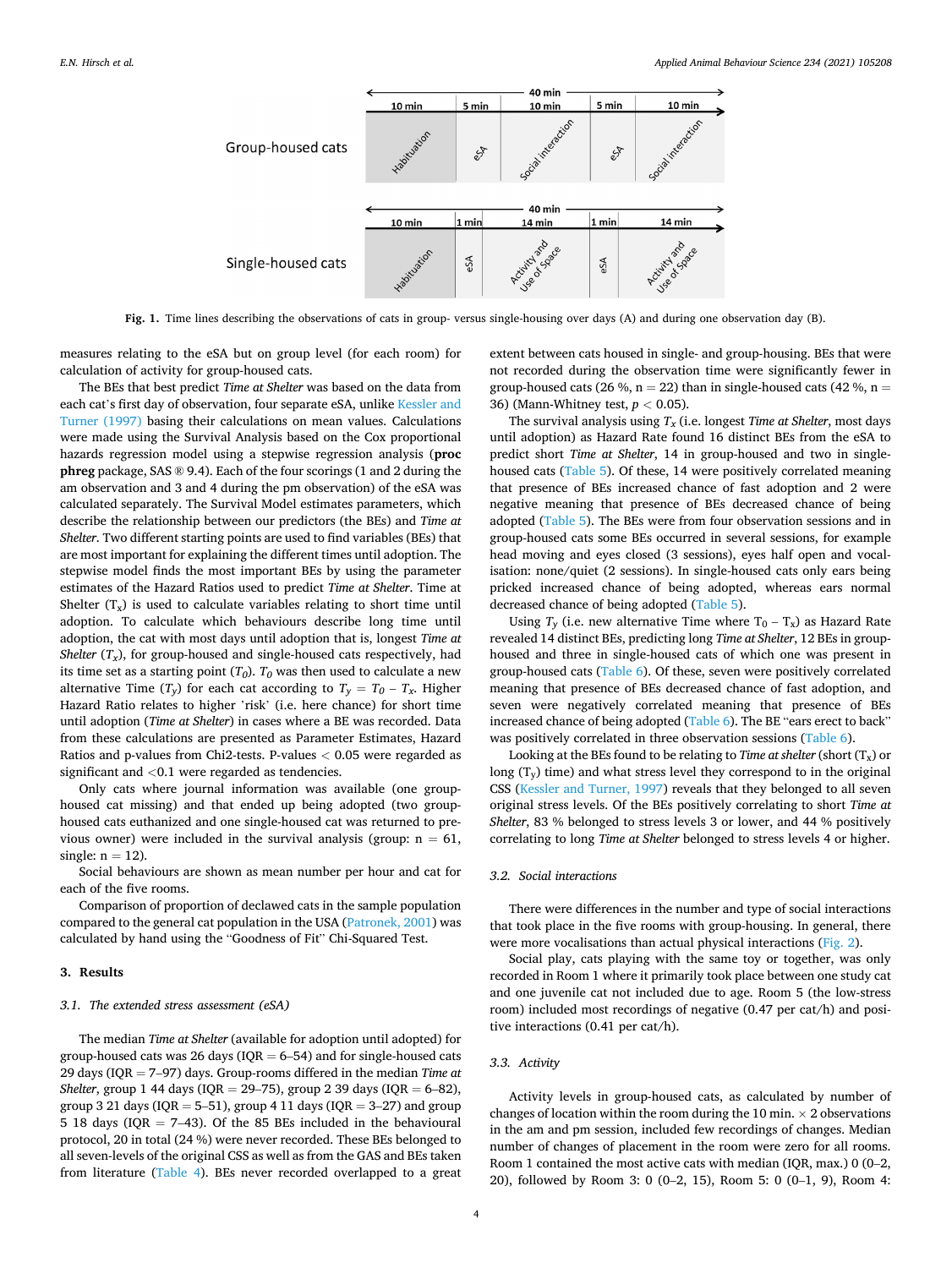Protocol Behavioural

Cat-Stress-Score Body

Cat-Stress-Score Belly

Cat-Stress-Score Legs

Cat-Stress-Score Tail

Cat-Stress-Score Eyes

Cat-Stress-Score Whiskers

Head

Pupils

Ears

Laid down (on surface) Chin upward Near surface Over body Moving On plane of body (somewhat crouched) Lower than body (crouched)

Flattened

Closed Half open Slow blink Normal (open) Wide open Fully open

Normal Partially dilated Dilated Fully dilated

Normal

Back

Erect to front Erect to back Partially flattened Fully flattened

Back on head

Lateral [Kessler and](#page-8-0) Forward

Pressed together

[Kessler and](#page-8-0) [Turner, 1997](#page-8-0)

[McCune, 1992](#page-8-0)

[Turner, 1997](#page-8-0)

#### <span id="page-4-0"></span>**Table 2**

Global Assessment Score

Global Assessment Score

Global Assessment Score

Global Assessment Score

Global Assessment Score

Protocols and their behavioural  $\epsilon$ 

| elements (BE) from previous studies.                                                                                                      |                                                             | Protocol                                          |              | Behavioural element (BE)                                                                                                       | Reference                                                          |  |
|-------------------------------------------------------------------------------------------------------------------------------------------|-------------------------------------------------------------|---------------------------------------------------|--------------|--------------------------------------------------------------------------------------------------------------------------------|--------------------------------------------------------------------|--|
| element (BE)<br>On back<br>On side                                                                                                        | Reference                                                   | Global<br>Assessment<br>Score                     |              | Normal                                                                                                                         | <b>McCune</b> , 1992                                               |  |
| On stomach<br>Sitting<br>Standing<br>Moving<br>Crouched (all fours)<br>Shaking<br>Laid out on back<br>'Tense'<br>'Stiff'                  | <b>Kessler</b> and<br><b>Turner</b> , 1997<br>McCune, 1992* | Cat-Stress-Score<br>Global<br>Assessment<br>Score | Vocalisation | None/quiet<br>Meow<br>Plaintive meow<br>Yowling<br>'Greet'<br>Purring                                                          | <b>Kessler</b> and<br><b>Turner</b> , 1997<br><b>McCune</b> , 1992 |  |
| Flattened<br>Exposed<br>Not exposed<br>Slow normal ventilation<br>Fast ventilation                                                        | <b>Kessler</b> and<br><b>Turner</b> , 1997                  | Cat-Stress-Score                                  | Activity     | Sleeping/resting<br>Awake<br>Alert<br>Playing<br>Cramped sleeping<br>Trying to escape<br>Actively prowling<br>Motionless alert | <b>Kessler</b> and<br><b>Turner</b> , 1997                         |  |
| Fully extended/stretched<br>out<br>Front legs laid out<br>Hind legs laid out<br>Standing, extended<br>Standing, bent<br>Bent near surface | <b>Kessler</b> and<br><b>Turner</b> , 1997                  | Global<br>Assessment<br>Score                     | Other        | Completely relaxed<br>Drool<br>Close-crouched look<br>Hair flattened<br>All out defence<br>'Aware'<br>'Rage'                   | <b>McCune</b> , 1992                                               |  |
| Paws turned in                                                                                                                            |                                                             |                                                   | Belly        | Not visible                                                                                                                    | Gourkow et al.,<br>2014                                            |  |
| Extended<br>Loosely wrapped around<br>body<br>Up<br>Loosely downward                                                                      | <b>Kessler</b> and<br><b>Turner</b> , 1997                  |                                                   | Activity     | Hide<br>Groom<br>Rub<br>Allo-groom<br>Knead                                                                                    |                                                                    |  |

**Table 2** (*continued* )

Only unique behavioural elements absent from the Cat-Stress-Score are mentioned as included from the Global Assessment Score.

# **Table 3**

Ethogram of social behaviours observed during social interaction sessions (based on [Loberg and Lundmark, 2016](#page-8-0)).

| Behaviour                            | Description                                                                                                                                                                                                                  |
|--------------------------------------|------------------------------------------------------------------------------------------------------------------------------------------------------------------------------------------------------------------------------|
| Positive Social (PS)                 | Cat sniffs, rubs head/body, lies/sits with body contact with<br>other cat, or licks other cat on any body part                                                                                                               |
| Negative Social (NS)                 | Cat hits with paw once or more towards other cat without<br>putting down paw, lies belly against belly with front paws<br>wrapped around each other, may kick or bite, jumps at<br>other cat or lunges, runs after other cat |
| Positive Vocalisation<br>(PV)        | Meow or purr; sound varying in pitch or purring sound                                                                                                                                                                        |
| <b>Negative Vocalisation</b><br>(NV) | Hiss, growl, scream; hissing sound, dull burring sound and/<br>or monotonous sound                                                                                                                                           |
| Social Play (SP)                     | More than one cat plays with the same toy/object without<br>pause for more than 3 s.                                                                                                                                         |
| Play(P)                              | Cat plays on its own with a toy/object without pause for<br>more than 3 s.                                                                                                                                                   |

0 (0–1, 5) and Room 2 containing the least active cats 0 (0− 0, 4).

Activity levels in single-housed cats, as calculated by number of changes of location and behavioural transitions during the 14 min.  $\times$  2 observations for the am and pm session, differed between individuals with median (IQR, max.) of 3 changes (0–10, 40) and the most active cat 16 changes (3–20, 28) and least active cat 0 changes (0–1, 8).

# *3.3.1. Declawing*

Of the group-housed cats, 36 % were declawed on the front and/or back paws, from the single-housed cats no cats were both front and back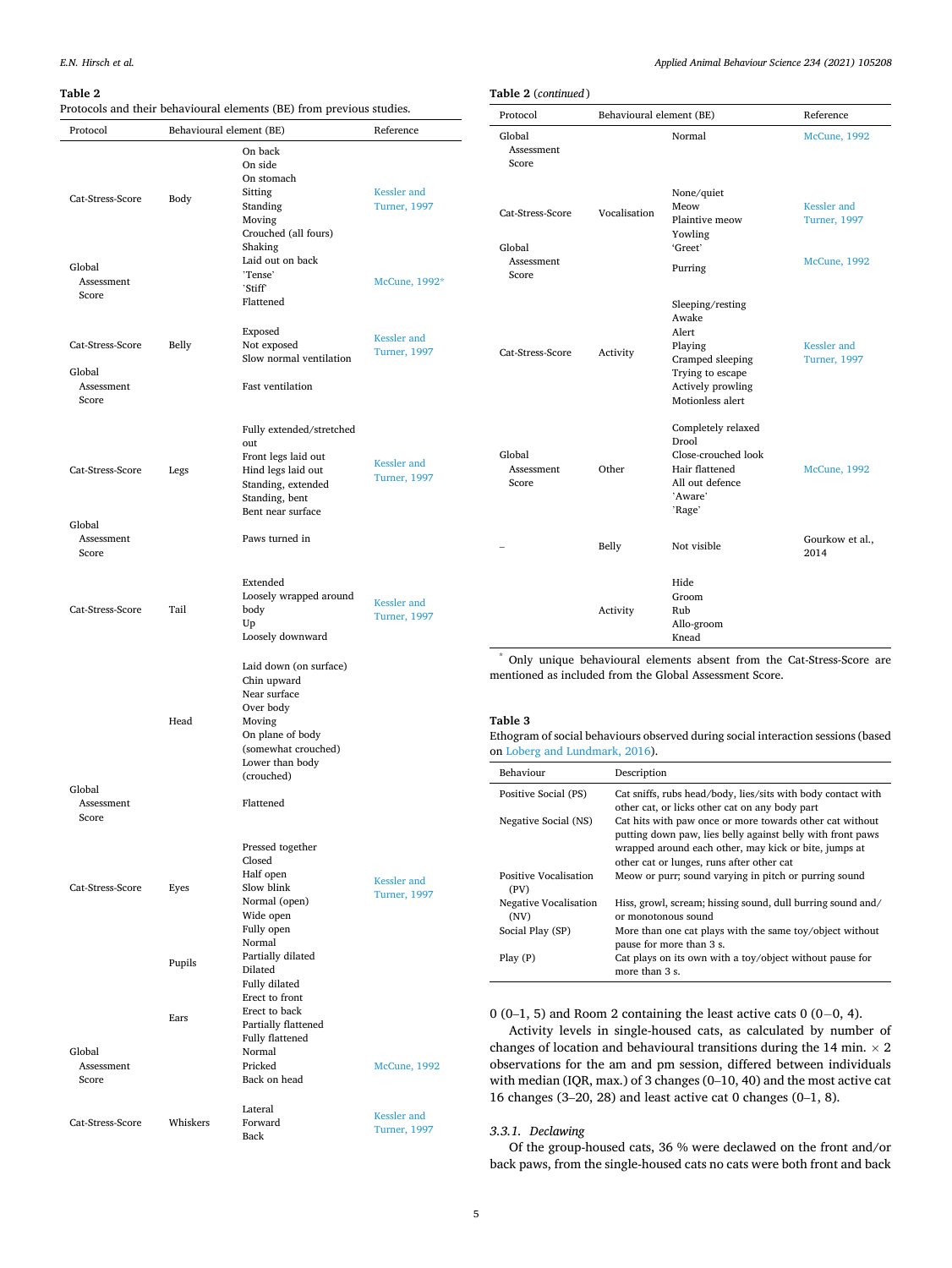#### <span id="page-5-0"></span>**Table 4**

The number of behaviour elements (BEs) in each level, BEs not recorded for either group-housed or single-housed cats and BEs not recorded in both groupand single-housed cats (Identical BEs).

| Scoring level                                        | No<br>$BEs*$ | Group          | Single | Identical (G<br>and $S$ ) |
|------------------------------------------------------|--------------|----------------|--------|---------------------------|
| Cat Stress Score level (Kessler and<br>Turner, 1997) |              |                |        |                           |
| 1                                                    | 16           | $\overline{2}$ | 5      | 2                         |
| $\overline{2}$                                       | 30           | $\overline{2}$ | 9      | $\overline{2}$            |
| 3                                                    | 24           | 1              | 5      | 1                         |
| 4                                                    | 26           | 3              | 6      | 2                         |
| 5                                                    | 21           | 5              | 7      | 4                         |
| 6                                                    | 16           | 5              | 8      | 5                         |
| 7                                                    | 15           | 5              | 8      | 4                         |
| Global Assessment Scale (McCune,<br>1992)            | 15           | 10             | 12     | 9                         |
| Gourkow et al., 2014                                 | 5            | 2              | 2      | 2                         |

\* BEs could belong to multiple stress levels, the total number *>* 85.

declawed but 31 % were front declawed. The proportion of declawed cats in the study compared to the general population in the USA (24.4 %, [Patronek, 2001](#page-8-0)) was significantly, higher ( $\chi^2$  (1, n = 82) = 5.36, p = 0.025).

#### **4. Discussion**

The aim of this study was to determine which behaviours (BEs) are relevant to include in a future protocol (*extended Stress Assessment*) to assess the stress levels of cats in group- and single-housing.

The results showed that of the initial 85 BEs included in the *extended Stress Assessment* (eSA), 26 % were never recorded in group-housed cats and 42 % were never recorded in single-housed cats. 16 unique BEs in total, 14 in group- and two in single-housed cats were found to be best predictive of short time to adoption. Higher Hazard Ratio relates to higher 'risk' (i.e., here chance) for short time until adoption (*Time at Shelter*) in cases where a BE was recorded. Looking at BEs indicative of

cats spending longer time at the shelter, that is, decreased chance of quick adoption, the Survival Analysis found 14 unique BEs, 12 for grouphoused and 2 for single-housed cats. One BE (*Body: standing*) was found in both group- and single-housed cats. The majority (83 %) of the BEs related to short *Time at Shelter* belonged to stress levels of 3 (*Weakly tense*) or lower on the original CSS whereas about 44 % of the BEs positively correlated to long *Time at Shelter* belonged to 4 or higher. As level 3 has previously been set as the acceptable experienced level of stress for cats [\(Kessler and Turner, 1999a](#page-8-0)) this is an indication that *Time at Shelter* is related to stress as measured by the CSS.

Hiding was not one of the BEs relating to *Time at Shelter*; therefore there is no support for the belief that providing hiding places will decrease cats' chances of adoption. These results support previous findings, for example that providing hiding places does not decrease the time cats spend visible to visitors and they still approach the front of the cage when called ([Moore and Bain, 2013\)](#page-8-0).

The temperature was above 15  $\degree$ C at all times, so there is no reason to assume that the temperature affected the displayed BEs from the eSA considerably. When temperatures reach below this, cats cannot be assumed to keep relaxed positions ([Kessler and Turner, 1997\)](#page-8-0).

Housing seemed to have an effect on observation of BEs from the eSA as significantly fewer were recorded in single-housed cats. This, together with the fact that only one BE was related to *Time at Shelter* in both group- and single-housed cats, might be an indication that separate behavioural protocols should be used for group- and single-housed cats. At least when cats are single-housed in traditional style caging systems. Whether differences are caused by different underlying stress levels or an inability of single-housed cats to display all BEs found in the eSA cannot be determined by the data, due to the low number of singlehoused cats. The BEs utilised for the further developed protocol were both positively and negatively correlated to short and long time housing. This means that BEs of both more positive states as well as signs of not coping, for example frustration and stress, will be included. To include presence of normal behaviours when assessing cats has previously been suggested as important [\(McCune, 1994\)](#page-8-0).

Some BEs, found mostly in single-housed cats, could be related to

#### **Table 5**

Predictions using Analysis of Maximum Likelihood Estimates with T<sub>x</sub> as Hazard Rate where presence of Behavioural Elements (BEs) correlated with increased chance of spending shorter time at the shelter and having a quick adoption. Bold denotes negative correlation, presence of BE is indicative of longer Time at Shelter. BEs only included when p *<* 0.05.

| Housing | Observation No   | <b>Behaviour Element</b>            | DF | N                        | Parameter Estimate | Hazard Ratio | Pr > ChiSq |
|---------|------------------|-------------------------------------|----|--------------------------|--------------------|--------------|------------|
| Group   | 1                | Body: sitting                       |    | 59                       | 0.88               | 2.42         | 0.01       |
|         |                  | Head: moving                        |    | 59                       | 1.44               | 4.22         | 0.00       |
|         |                  | Eyes: half open                     |    | 59                       | 1.00               | 2.71         | 0.01       |
|         |                  | Eyes: closed                        |    | 59                       | 0.80               | 2.23         | 0.03       |
|         |                  | Ears: erect to front                |    | 59                       | 0.81               | 2.24         | 0.01       |
|         |                  | Vocalisation: none quiet            |    | 59                       | 1.60               | 5.0          | ${<}0.00$  |
|         | 2                | Head: moving                        |    | 58                       | 1.56               | 4.75         | ${<}0.00$  |
|         |                  | Eyes: pressed together              |    | 58                       | 1.98               | 7.25         | 0.00       |
|         |                  | Eyes: closed                        |    | 58                       | 0.74               | 2.1          | 0.03       |
|         | 3                | Legs: standing extended             |    | 59                       | $-1.77$            | 0.2          | 0.03       |
|         |                  | Tail: loosely wrapped around body   |    | 59                       | 3.34               | 28.4         | 0.01       |
|         |                  | Head: on plane of body              |    | 59                       | 1.48               | 4.41         | 0.02       |
|         |                  | Pupils: partially dilated           |    | 59                       | 6.40               | 603          | ${<}0.00$  |
|         |                  | Vocalisation: none quiet            |    | 59                       | 1.29               | 3.63         | 0.00       |
|         | 4                | Legs: fully extended, stretched out |    | 56                       | 3.25               | 25.7         | < 0.00     |
|         |                  | Legs: front legs laid out           |    | 56                       | 2.35               | 10.5         | 0.00       |
|         |                  | Legs: standing extended             |    | 56                       | 5.40               | 219          | < 0.00     |
|         |                  | Tail: loosely downward              |    | 56                       | 2.75               | 15.6         | 0.00       |
|         |                  | Head: moving                        |    | 56                       | 2.24               | 9.35         | 0.00       |
|         |                  | Eyes: half open                     |    | 56                       | 1.15               | 3.15         | 0.01       |
|         |                  | Eyes: closed                        | 1  | 56                       | 1.12               | 3.06         | 0.00       |
| Single  | 1                |                                     |    | $\overline{\phantom{0}}$ |                    |              |            |
|         | $\boldsymbol{2}$ | Eyes: normal                        | 1  | 12                       | $-2.25$            | 0.11         | 0.01       |
|         |                  | Ears: pricked                       |    | 12                       | 2.76               | 15.8         | 0.02       |
|         | 3                |                                     |    |                          |                    |              |            |
|         | 4                |                                     |    |                          |                    |              |            |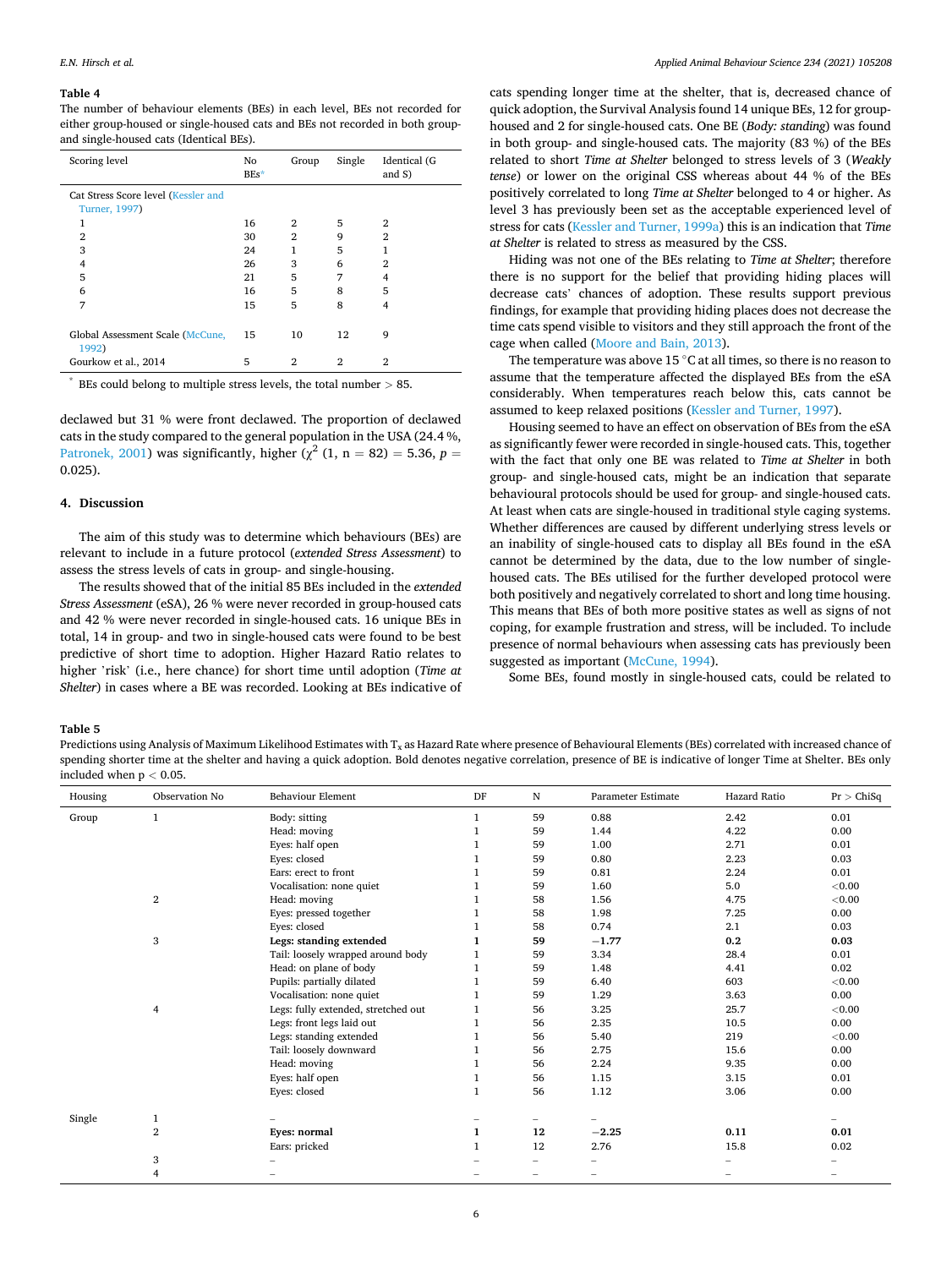#### <span id="page-6-0"></span>**Table 6**

Predictions using Analysis of Maximum Likelihood Estimates with  $T<sub>Y</sub>$  as Hazard Rate where presence of Behavioural Elements (BEs) correlated with decreased chance of spending short time at the shelter and having a quick adoption. Bold denotes negative correlation, presence of BE is indicative of shorter Time at Shelter. BEs only included when p *<* 0.05.

| Housing | Observation No | Behaviour                  | DF           | N                        | Parameter Estimate | Hazard Ratio | Pr > ChiSq |
|---------|----------------|----------------------------|--------------|--------------------------|--------------------|--------------|------------|
| Group   |                | <b>Body: Sitting</b>       |              | 59                       | $-0.99$            | 0.37         | 0.02       |
|         |                | Legs: paws turned in       |              | 59                       | $-1.16$            | 0.32         | 0.00       |
|         |                | Head: moving               |              | 59                       | $-1.00$            | 0.37         | 0.01       |
|         |                | Ears: erect to front       |              | 59                       | $-1.13$            | 0.32         | 0.00       |
|         |                | Ears: erect to back        |              | 59                       | 1.24               | 3.44         | 0.03       |
|         |                | Whiskers: normal           |              | 59                       | 2.94               | 18.9         | 0.00       |
|         |                | Vocalisation: none quiet   | 1            | 59                       | $-1.131$           | 0.32         | 0.00       |
|         | $\overline{2}$ | Body: standing             |              | 58                       | 2.28               | 9.74         | 0.00       |
|         |                | Legs: hind legs laid out   |              | 58                       | 2.29               | 9.85         | 0.03       |
|         |                | Head: over body            |              | 58                       | 5.53               | 253          | 0.00       |
|         |                | Eyes: slow blink           |              | 58                       | 4.34               | 76.6         | 0.00       |
|         |                | Ears: erect to back        |              | 58                       | 1.78               | 5.91         | 0.00       |
|         |                | Ears: partially flattened  |              | 58                       | 1.42               | 4.13         | 0.03       |
|         | 3              |                            |              |                          |                    |              |            |
|         | 4              | Ears: erect to back        | $\mathbf{1}$ | 59                       | 1.46               | 4.31         | 0.02       |
| Single  |                |                            |              |                          |                    |              |            |
|         | $\overline{2}$ |                            | -            | $\overline{\phantom{0}}$ |                    |              |            |
|         | 3              | Activity: Sleeping/resting | 1            | 12                       | $-1.86$            | 0.16         | 0.03       |
|         | 4              | Body: standing             |              | 12                       | 3.30               | 27.1         | 0.04       |
|         |                |                            |              | 12                       |                    |              |            |
|         |                | Belly: not exposed         |              |                          | $-2.80$            | 0.06         | 0.01       |



 $\blacksquare$  <br> PS  $\blacksquare$  <br> NS  $\blacksquare$  <br> PV  $\verb! = N V$   $\verb! = SP$ <br> $\verb! \& P$ 

**Fig. 2.** Mean number of recorded social interactions per hour within each of five rooms divided by number of cats housed in the group room at each observation. Excludes interactions that were clearly directed towards humans. PS, positive social; NS, negative social; PV, positive vocalisation; NV, negative vocalisation; SP, social play; P, play.

frustration, for example not being able to escape or control the situation. Frustration has been seen as a result of caging in approximately 6% of cats entering a shelter ([Gourkow and Phillips, 2016](#page-8-0)) and can be expressed for example, through attempts to escape, pacing or persistent vocalisation [\(McCune, 1992](#page-8-0); [Kessler and Turner, 1997; Gourkow et al.,](#page-8-0)  [2014a\)](#page-8-0). Cats rated as frustrated were in [Gourkow and Phillips \(2016\)](#page-8-0)  related to increased risk for apathy, with abnormally long periods of sleeping and absence of normal behaviours such as feeding and grooming. Frustration was also connected to lower salivary IgA levels ([Gourkow and Phillips, 2016](#page-8-0)) and due to that increased risk of developing respiratory disease [\(Gourkow et al., 2014a\)](#page-8-0).

The discussion whether the scoring system is related to stress or fear ([McMillan, 2012](#page-8-0)) might not be that relevant from a cat welfare perspective, as both can decrease an animal's welfare. More important to discuss is what the behaviours included reveal about the outcome for the cat. In this study, outcome was measured by time from available until adoption (*Time at Shelter*). The reason for this was that all cats included in the study except three were eventually adopted. Of the three

cats not adopted, one was returned to the previous owner and two were euthanized. Due to the strict selection of cats taken in by the shelter a survival analysis using different outcomes (adoption, euthanasia or returned to owner) as Hazard Rate could not be performed, since too few cats were euthanized or returned to owner. A similar set-up would likely be valuable to perform at an open access shelter, were cats are more likely to differ in their behavioural repertoire. Some cats would then likely be less suited for the shelter environment and display more behaviours included in the eSA related to not coping.

The findings described here, 24 % of the BEs present in the eSA were never recorded, shows that it is possible to simplify the scoring protocol, by removing these BEs, as it is very difficult to take note of all BEs during the 1 min observation. This would indicate that BEs that were never recorded might not be salient enough to observe during this short period. However, as previously described, it could also relate to conformity of the study sample, and suggest a need for further study in a more diverse group of shelter cats. The BEs that turned out to be predictive of time until adoption are likely a good foundation in the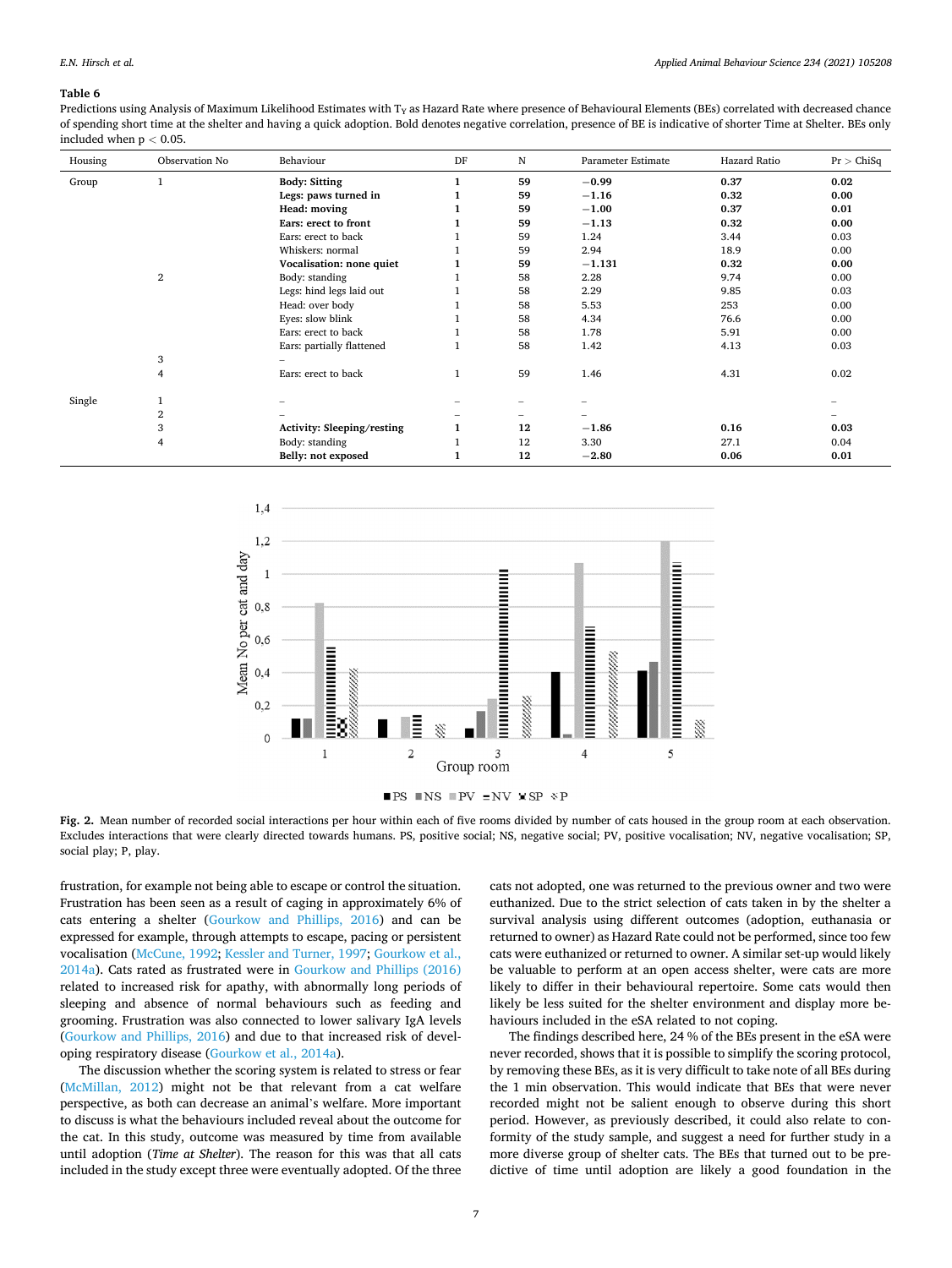development of a new assessment protocol. The aim would then be to investigate which cats are coping, and which are not and likely in need of further intervention, for example change of environment (e.g., groupor single-housing) or addition of resources.

There might have been a confounding effect from care and routines in the different rooms as customer service staff seem to have less time to clean the single cages and Room 2, and seemed to be under more time constraint compared to cat staff. The customer service staff also included more individuals, which differed between days. These types of unpredictability have previously been shown to be stressors for cats (Carlstead [et al., 1993; Stella et al., 2011\)](#page-8-0) and can have a negative effect on cats.

There are some potential risks with using the CSS in that it is built on instantaneous sampling ([Loberg and Lundmark, 2016\)](#page-8-0) where longer duration behaviours are at risk of becoming over represented ([Martin](#page-8-0)  [and Bateson, 2007](#page-8-0)). Further validation of behaviours to be included in the future assessment tool are needed. In this initial step, investigation of which BEs that are salient enough to be recorded accurately during the 1 min observation (according to the original CSS methodology [[Kessler](#page-8-0)  [and Turner, 1997](#page-8-0)]) was performed, and how this differed in group- and single-housed cats. During the next step it would be valuable to investigate how stable and robust these BEs are within an individual, as the original scoring system has not been validated against additional signs of stress (e.g., McCobb et al., 2005). There is a need to find BEs that not only reflect short-term states, but also overall coping/long term stress.

Social interactions were observed according to the ethogram in [Loberg and Lundmark \(2016\)](#page-8-0) to be able to compare results between the studies. There were few social interactions in general, which can relate to that cats housed in unstable groups can become more passive as a way of avoiding interactions. This is strengthened by the low general activity level of the group-housed cats. An increase in hiding behaviour has been related to cats feeling threatened [\(van den Bos and De Cock Buning,](#page-8-0)  [1994\)](#page-8-0) and negative interactions were reported to be more frequent in housing where cats had little opportunity to avoid each other or claim personal space ([Gourkow and Fraser, 2006\)](#page-8-0). However, it has also been discussed that low activity can be related to cats finding favourite spots and claiming personal space ([Loberg and Lundmark, 2016\)](#page-8-0). Claiming personal space and becoming restricted in movements and space use was described by [Bernstein and Strack \(1996\)](#page-8-0) where 14 cats living in a house were found to divide available space into smaller 'home-ranges' that sometimes overlapped. The observed higher activity in the single cats might be connected to frustration, in attempts to escape and gain control over the environment. The clear difference in activity levels between cats within single-housing might be connected to the different coping styles, reactive and proactive ([Koolhaas, 2008\)](#page-8-0), although this has not clearly been found as stable traits in cats [\(Kiddie and Casey, 2010](#page-8-0)). Social interactions directed at humans were not included in the analyses which can be seen as a limitation of the present set-up.

Significantly more cats in this study were declawed (36 % for group and 31 % for single cats) than in the general population in the USA which is approximated to 24 % ([Patronek, 2001](#page-8-0)). Besides potential welfare issues connected to declawing, a recent study found that declawed cats spent in average 12 days longer at a shelter before adoption [\(Fritscher and Ha, 2016](#page-8-0)). The potential reason discussed was that adopters might have the belief that de-clawing is related to undesired behaviours. Looking at the proportion of declawed cats in the present study, there is no support of the previous findings that declawing protects cats against relinquishment as previously suggested [\(Patronek](#page-8-0)  [et al., 1996\)](#page-8-0).

One limitation of the present study was that the shelter selects which cats are taken in by the shelter. This might have caused a bias in the shelter population as the most un-socialised, stressed or fearful cats might not have been accepted and could be a reason why several BEs were never noted. Still, many of the cats ended up staying for a long time at the shelter. *Time at Shelter* until adoption in the study had a median of 26 days for group-housed and 29 days for single-housed cats. This is relatively long compared to previous studies, for example by [Tanaka](#page-8-0) 

[et al. \(2012\)](#page-8-0) with a mean of 15.4 days, and 22 days in a larger survey of North American shelters ([Spindel et al., 2013\)](#page-8-0). This is surprising as the shelter was not open access (i.e., the shelter selected which cats were accepted), but could be due to the screening process of potential adopters. There was a large difference in the time from available for adoption until adopted. If there were behavioural components behind this difference, the cats that displayed behaviours connected to spending longer time at the shelter might need further interventions such as additional or different resources.

As the study took place in an active shelter there were limitations relating to factors outside of our control. The number of resources available to the cats, such as litterboxes or hiding places, changed in relation to the number of cats housed in each group during the study. This was the result of removal or addition of cats throughout the study. Competition over resources, not being able to get away ([Gourkow and](#page-8-0)  [Fraser, 2006\)](#page-8-0), and unstable groups [\(Ottway and Hawkins, 2003](#page-8-0)) are factors known to induce stress in group-housed cats which could have influenced our results. Interactions with humans can have a positive effect on socialised cats (e.g. [Gourkow et al., 2014b\)](#page-8-0), but not if handling is unpredictable ([Carlstead et al., 1993\)](#page-8-0). As presented, the observer had to stand inside the group-rooms to be able to observe the cats due to the layout of the rooms. During the 10 min. habituation period at the beginning of each observation cats lost interest in trying to initiate contact with the observer. Still, there might have been an influence on the recorded cat behaviour.

## **5. Conclusion**

In conclusion, out of the 85 behavioural elements (BEs) included in the 1-min observations of shelter cats 22 BEs were never observed in group-housed cats and 36 BEs were never observed in single-housed cats. There were 14 BEs in group-housed cats that predicted short *Time at shelter* and among those head moving, eyes closed or half-open and not vocalising were recorded in more than one session. There was only one BE in single-housed cats that predicted short *Time at shelter* and this was ears pricked. The proportion of declawed cats were higher in these shelter cats than in the general population of USA. Our findings indicate that there are differences in recordings of BEs related to stress in group- and single-housed cats. This difference in scoring could indicate the need of different assessment protocols for group- and single-housed cats. However, this needs further investigation as only 12 cats were observed in single housing in the present study.

As the shelter was not open access, and cats were selected before admission, not all levels of stress found in the cat shelter population might have been represented in the sample. Despite these shortcomings, there seem to be BEs related to short *Time at Shelter* which also positively correlated to acceptable levels of stress in the original CSS, and BEs related to long time related to higher levels of stress. After further investigation they can be used to form an assessment protocol to determine if cats are coping, and likely will become adopted, or in need of additional intervention to become adopted.

## **Acknowledgements**

Firstly, we would like to thank Dr Candace Croney and Dr Judi Stella, Purdue University College of Veterinary Medicine, for providing Elin Netti Hirsch with the opportunity to visit and get in contact with the shelter. We would like to thank the staff at the cat shelter for providing us with access to the shelter and valuable help with accessing the cat journals. We would also like to thank Professor Ulf Olsson, Department of Energy and Technology and Senior Lecturer Jan-Eric Englund, Department of Biosystems and Technology for help and advice concerning the statistical analyses. Lastly, we want to thank Lisa Lundin for checking the English of the revised paper.

This study was funded by the SLU platform Future Animal Health and Welfare at the Swedish University of Agricultural Sciences.